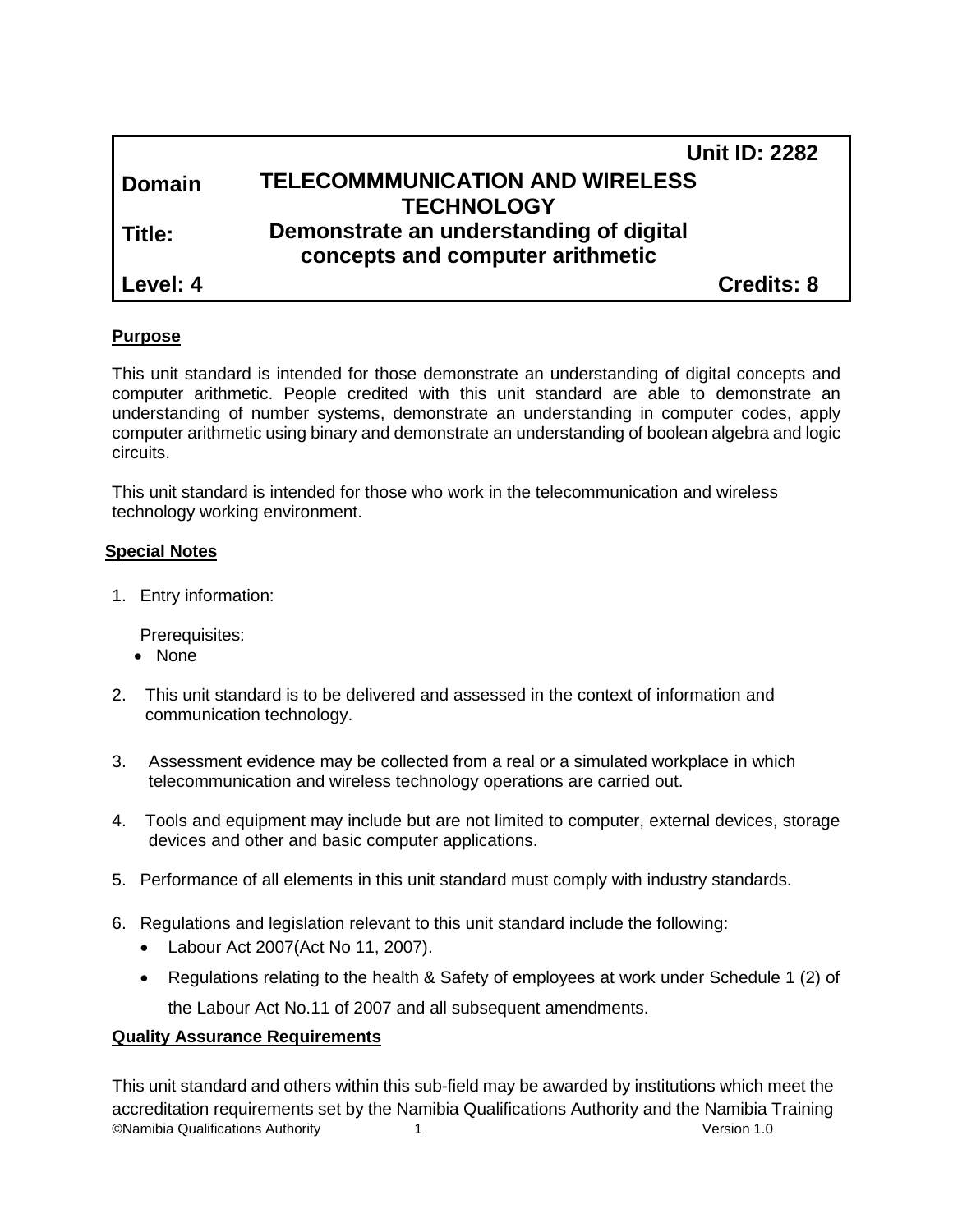Authority and which comply with the national assessment and moderation requirements. Details of specific accreditation requirements and the national assessment arrangements are available from the Namibia Qualifications Authority o[n www.namqa.org a](http://www.namqa.org/)nd the Namibia Training Authority on [www.nta.com.na](http://www.nta.com.na/)

# **Elements and Performance Criteria**

# **Element 1: Demonstrate an understanding of Number Systems**

# **Performance Criteria**

- 1.1 Non-Positional number systems are explained.
- 1.2 Positional number systems are explained.
- 1.3 Conversion from one number system to another is performed.
- 1.4 Fractional numbers in the binary system are explained.

# **Element 2: Demonstrate an understanding of computer codes**

#### **Range**

Computer codes may include but not limited to American Standard Code for Information Interchange (ASCII) and Binary Coded Decimal (BCD).

# **Performance Criteria**

- 2.1 Binary Coded Decimal (BCD) code is explained.
- 2.2 Extended Binary Coded Decimal Interchange Code (EBCDIC) is explained.
- 2.3 American Standard Code for Information Interchange (ASCII) Code is explained.

# **Element 3: Apply Computer Arithmetic using binary**

#### **Performance Criteria**

- 3.1 Binary operations are explained.
- 3.2 Binary addition is performed.
- 3.3 Binary subtraction is performed.
- 3.4 Binary multiplication is performed.